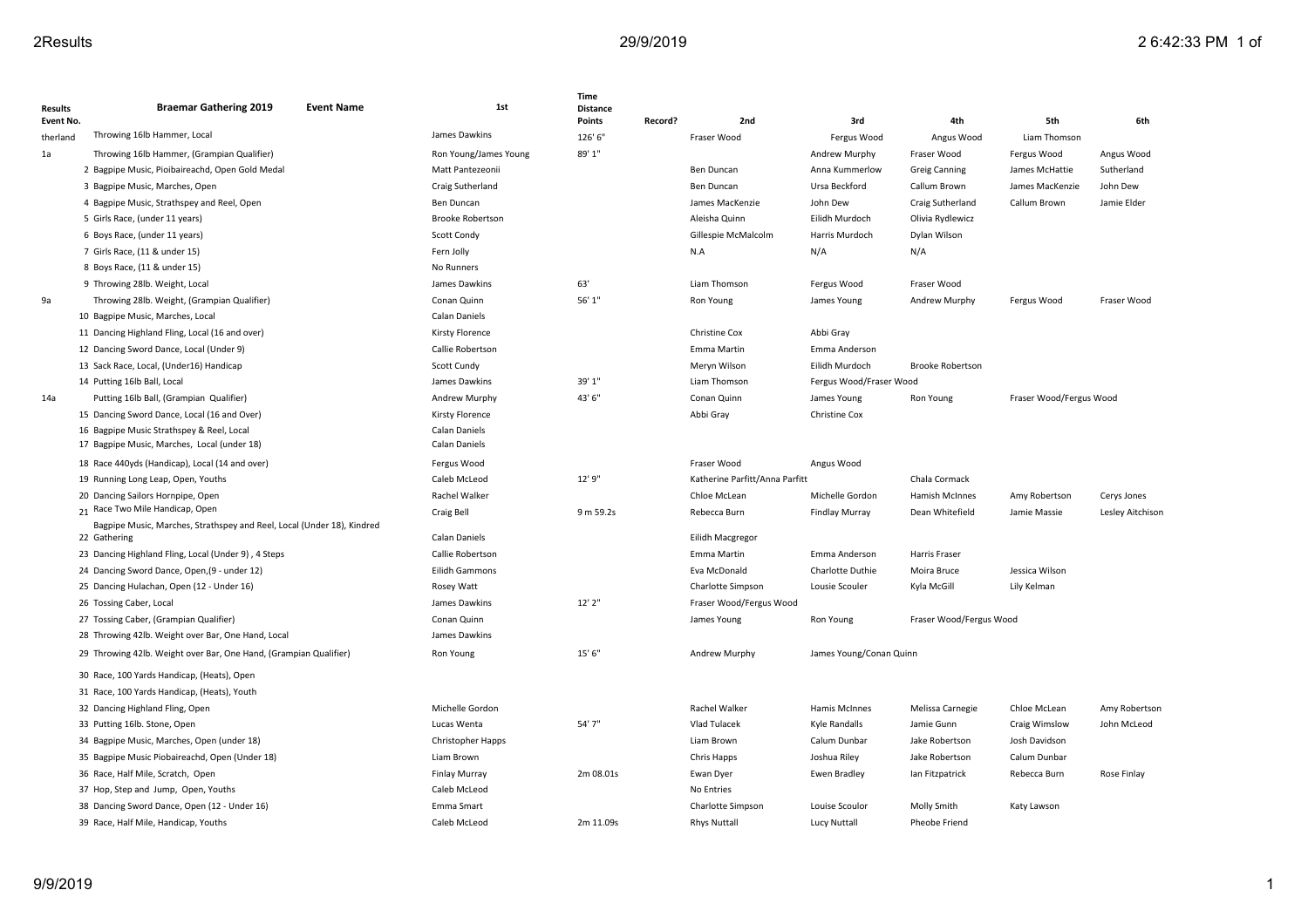| Results<br>Event No. | <b>Braemar Gathering 2019</b>                                                               | <b>Event Name</b> | 1st                           | <b>Time</b><br><b>Distance</b><br>Points | Record? | 2nd                     | 3rd                      | 4th                       | 5th                    | 6th                          |
|----------------------|---------------------------------------------------------------------------------------------|-------------------|-------------------------------|------------------------------------------|---------|-------------------------|--------------------------|---------------------------|------------------------|------------------------------|
|                      | 40 Dancing Hulachan, Open                                                                   |                   | Hamish McInnes                |                                          |         | Chloe McLean            | Michelle Gordon          | Rachel Walker             | Melissa Carnegie       | Catriona Gammons             |
|                      | 41 Bagpipe Music, Strathspey and Reel, Open (under 18)                                      |                   | <b>Christopher Happs</b>      |                                          |         | Liam Brown              | Jake Robertson           | Calum Dunbar              | Eilidh McGregor        |                              |
|                      | 42 Race, 220 yds, Local, Handicap                                                           |                   | Cluan Mardall                 | 22.3s                                    |         | Clint Hutchison         | Angus Wood               | Fergus Wood               | Fraser Wood            |                              |
|                      | 43 Throwing 28 lb. Weight, Open                                                             |                   | Kyle Randalls                 | 78'8"                                    |         | Jamie Gunn              | Lucas Wenta              | Vlad Tulacek              | <b>Stuart Anderson</b> | Craig Wimslow                |
|                      | 44 Running Long Leap, Open                                                                  |                   | Alessandro Schenini           |                                          |         | Alan Hamilton           | Antony Daffurn           | Andrew Murphy             |                        |                              |
|                      | 45 Dancing Seann Truibhas, Open, (9- Under 12) 4 steps                                      |                   | Jessica Wilson                |                                          |         | Morla Bruce             | Eilidh Gammons           | Eva Macdonald             | Willow Brown           |                              |
|                      | 46 Dancing Seann Truibhas, Open (12 & under 16)                                             |                   | Rosey Watt                    |                                          |         | Louise Sinclair         | Emma Smart               | Katy Lawson               | Charlotte Simpson      |                              |
|                      | 47 Race, 100 Yards Handicap, Open                                                           |                   | Allan Hamilton                | 9.46s                                    |         | Fraser McDonald         | Andrew Murphy            | Alessandro Schenni        | Catherine Christie     | <b>Stewart Clark</b>         |
|                      | 48 Race, 100 Yards Handicap, Open, Youths                                                   |                   | Finn Douglas                  | 10.26s                                   |         | <b>Tommy Beck</b>       | Kirk Hutchison           | Caleb McLeod              | Lucy Nuttal            | <b>Rhys Nuttall</b>          |
|                      | 49 Throwing 56lb Weight, Open                                                               |                   | Vlad Tulacek                  | 37' 4"                                   |         | Kyle Randalls           | Lucas Wenta              | Jamie Gunn                | Craig Wimslow          | <b>Stuart Anderson</b>       |
| Event No.            | <b>Event Name</b>                                                                           |                   | 1st                           | Time                                     | Record? | 2nd                     | 3rd                      | 4th                       | 5th                    | 6th                          |
|                      | Tug-o-War, Knockout Competition - Braemar Plate                                             |                   |                               |                                          |         |                         |                          |                           |                        |                              |
|                      | 50 Running High Leap, Open, Youths                                                          |                   | Event did not run             |                                          |         |                         |                          |                           |                        |                              |
|                      | 51 Hill Race, Open                                                                          |                   |                               |                                          |         |                         |                          |                           |                        |                              |
| 51a                  | Hill Race, Ladies                                                                           |                   |                               |                                          |         |                         |                          |                           |                        |                              |
| 51b                  | Hill Race, Local                                                                            |                   |                               |                                          |         |                         |                          |                           |                        |                              |
| 51с                  | Hill Race, Veterans                                                                         |                   |                               |                                          |         |                         |                          |                           |                        |                              |
| 51d                  | Hill Race, Lady Veterans                                                                    |                   |                               |                                          |         |                         |                          |                           |                        |                              |
|                      | 52 Race 220 Yards, Open, Handicap Heats                                                     |                   |                               |                                          |         |                         |                          |                           |                        |                              |
|                      | 53 Throwing 22lb Hammer, Open                                                               |                   | Kyle Randalls                 | 111' 11"                                 |         | Vlad Tulacek            | Lucas Venta              | <b>Stuart Anderson</b>    | James Dawkins          | Jamie Gunn                   |
|                      | 54 Dancing Sword Dance, Local (12 & under 16) 3+1                                           |                   | <b>Grace Nicoll</b>           |                                          |         | Amy Lawson              | Lauren Martin            | Ella Gray                 |                        |                              |
|                      | 55 Dancing Highland Reel, Open                                                              |                   | Hamish McInnes                |                                          |         | Rachel Walker           | Chloe McLean             | Michelle Gordon           | Mellisa Carnegie       | Orla McAfferty               |
|                      | 56 Throwing 56lb Weight over Bar One Hand, Open                                             |                   | Vlad Tulacek                  | 16' 9"                                   | Yes     | Lucas Wenta             | Kyle Randall             | Jamie Gunn/Craig Wilmslow |                        | Stuart Anderson/John MacLeod |
|                      | 57 Dancing, Seann Truibhas, Local (12 & under 16 ) 4+2                                      |                   | <b>Grace Nicoll</b>           |                                          |         | Amy Lawson              | Lauren Martin            | Ella Gray                 |                        |                              |
|                      | 58 Running High Leap, Open                                                                  |                   | Antony Daffurn/Allan Hamilton | 1.85m                                    |         |                         | Andrew Murphy/Nicki      |                           |                        |                              |
|                      | 59 Race 1 Mile Handicap, Open                                                               |                   | <b>Findlay Murray</b>         | 4m 46.3s                                 |         | Rebecca Burn            | Craig Bell               | Dean Whiteford            | Donald Bradley         | Clare Constable              |
|                      | Tug-o-War, Final - Braemar Plate<br>60 Race, 80 Metres Scratch, Heats, British Championship |                   | <b>RAF Scampton</b>           |                                          |         |                         |                          |                           |                        |                              |
|                      | 61 Dancing Sword Dance, Local (9 & under 12)                                                |                   | Ryla Dey                      |                                          |         | <b>Brooke Robertson</b> | Amelia Fraser            | Isla Nicoll               |                        |                              |
|                      | 62 Dancing - Scottish Lilt, Open (12- under 16 years)                                       |                   | Rosey Watt                    |                                          |         | Louise Scoular          | Katy Lawson              | Emma Smart                | Caitlin Findlay        |                              |
|                      | 63 Putting Heavy Stone 28lbs, Open, (Braemar Style)                                         |                   | Vlad Tulacek                  | 38'                                      |         | Lucas Wenta             | Kyle Randalls            | Jamie Gunn                | <b>Stuart Anderson</b> | David Melnicuk               |
|                      | 64 Race, 220 Yards, Handicap, Open, Final                                                   |                   | John Paxton                   | 22.32s                                   |         | Fiona Steele            | Fraser MacDonald         | Finlay Donnegen           | Linsey Young           | Ewan Bradley                 |
|                      | 65 Race, 220 Yards, Handicap, Open Youths Final                                             |                   | Finn Douglas                  | 23.61s                                   |         | <b>Tommy Beck</b>       | Kirk Hutchison           | Caleb McLeod              | <b>Rhys Nuttall</b>    | Lucy Nuttall                 |
|                      | 66 Tossing Caber, Open (19'9"-129 lbs.)                                                     |                   | Vlad Tulacek/Lucas Wenta      |                                          |         |                         | <b>Stuart Anderson</b>   | Kyle Randalls             | Jamie Gunn             | John MacLeod                 |
|                      | <sup>67</sup> Dancing Highland Fling, Open (9- Under 12)                                    |                   | Eilidh Gammons                |                                          |         | <b>Willow Brown</b>     | Charlotte Duthie         | Marla Bruce               | Jessica Wilson         |                              |
|                      | 68 Dancing Sword Dance, Open                                                                |                   | Rachel Walker                 |                                          |         | Michelle Gordon         | Hamish McInnes           | Cerys Jones               | Jennifer Lopey         | Orla McAfferty               |
|                      | Medley Race, Final, Invitation for Challenge Shield (Services)                              |                   | 30 Signal Regiment            |                                          |         |                         |                          |                           |                        |                              |
|                      | 69 Medlay Relay, Youths                                                                     |                   | 3 Muskateers                  | 1m 20.8s                                 |         | Tourists                |                          |                           |                        |                              |
|                      | 70 Dancing - Highland Fling, Local (9 & under 12)                                           |                   | Kyla Dey                      |                                          |         | Katie Grant             | Isla Nicoll              | <b>Brooke Robertson</b>   |                        |                              |
|                      | 71 Tossing Braemar Caber (20'1.5"-137 lbs) (Prize winners from Event 66 only)               |                   | Lucas Wenta                   |                                          |         |                         |                          |                           |                        |                              |
|                      | 72 Race, 80 Metres Scratch, Final, British Championship                                     |                   | Alan Hamilton                 | 8.62s                                    |         | Ewan Urguhart           | Alessandro Schinine      | Andrew Murphy             | Fraser MacDonald       | <b>Stewart Clark</b>         |
|                      | 73 Dancing Seann Truibhas, Open                                                             |                   | Rachel Walker                 |                                          |         | Hamish McInnes          | Michelle Gordon          | Chloe McLean              | Mellisa Carnegie       | Amy Robertson                |
|                      | 74 Dancing Flora MacDonald's Fancy, Open (12 & under 16)                                    |                   | Rosey Watt                    |                                          |         | Katy Lawson             | <b>Charlotte Simpson</b> | Louise Scoular            | Olivia Sharpe          |                              |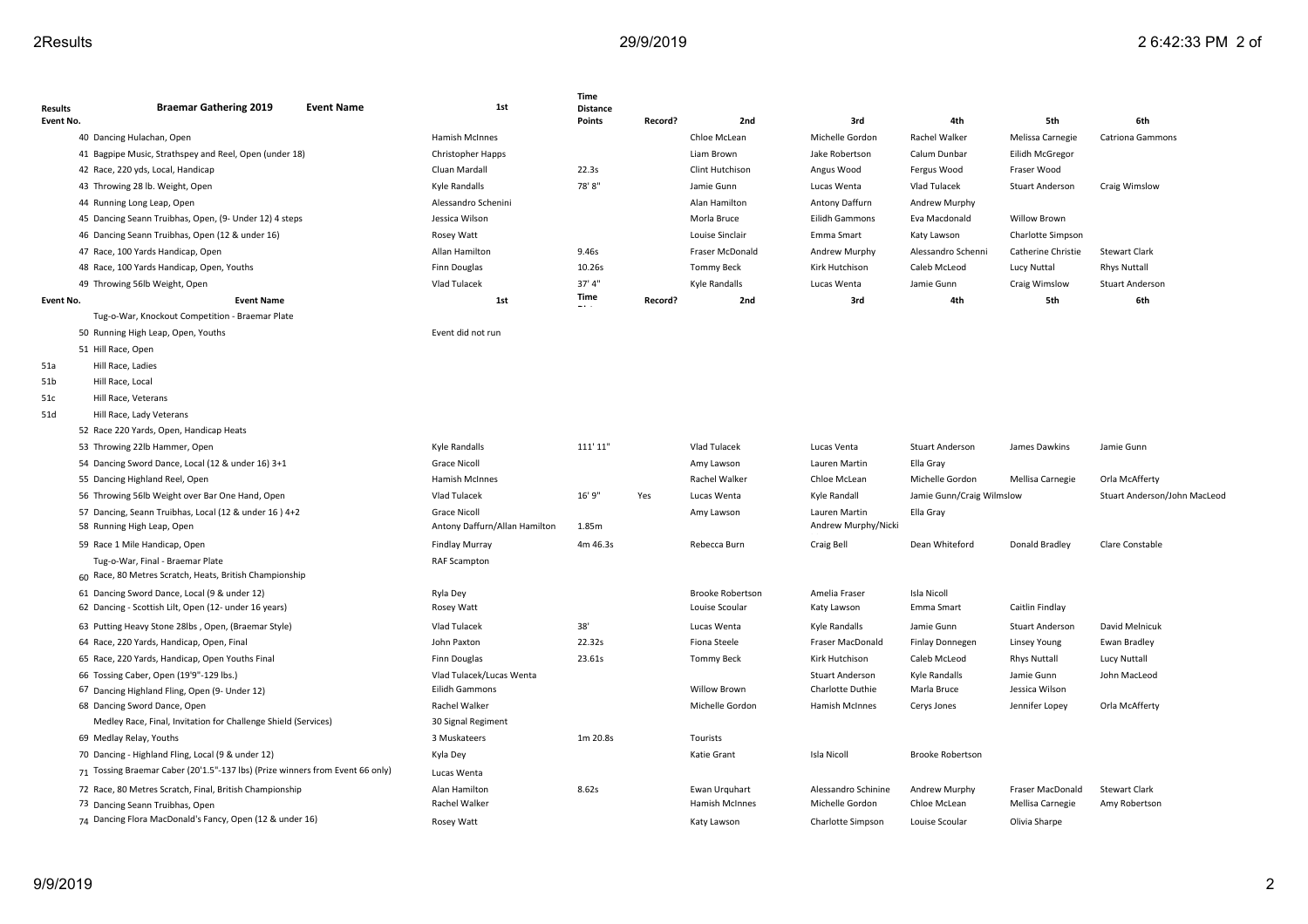| Results<br>Event No. | <b>Event Name</b><br><b>Braemar Gathering 2019</b>                       | 1st                     | Time<br><b>Distance</b><br><b>Points</b> | Record? | 2nd             | 3rd                   | 4th                 | 5th             | 6th                  |
|----------------------|--------------------------------------------------------------------------|-------------------------|------------------------------------------|---------|-----------------|-----------------------|---------------------|-----------------|----------------------|
|                      | 75 Hop, Step and Jump, Open                                              | Antony Daffurn          |                                          |         | Allan Hamilton  | Ewan Urguhart         | Alessandro Schinine |                 |                      |
|                      | Tug-o-War Final. John Millar Shield and Inter-Services Unit Championship | 3 Royal Horse Artillery |                                          |         |                 |                       |                     |                 |                      |
|                      | Tug of War, Inter Estates                                                | Invercauld              |                                          |         |                 |                       |                     |                 |                      |
|                      | 76 Sack Race, Handicap, Open (6 & under 12)                              | Rosie Lesley            |                                          |         | Eildh Smith     | Bella Sinclair        | Scott Condy         |                 |                      |
|                      | 77 Sack Race, Handicap, Open (12 & under16)                              | Olivia Fraser           |                                          |         | Maisie Sinclair | Lou Coussat           | Albie Black         |                 |                      |
|                      | 78 Dancing Irish Jig, Open                                               | Rachel Walker           |                                          |         | Chloe McLean    | <b>Hamish McInnes</b> | Amy Robertson       | Catriona Gammos | Michelle Gordon      |
|                      | 79 Dancing Highland Fling, Open (9- Under 12)                            |                         |                                          |         |                 |                       |                     |                 |                      |
|                      | 80 Race, 440 Yards, Scratch, Open                                        | Ewan Urguhart           | 54.09                                    |         | Tony Daffurn    | Finlay Murray         | Euan Bradley        | Daniel Paxton   | <b>Stewart Clark</b> |
|                      | 81 Race, 440 Yards, Handicap, Open, Youths                               | Lucy Nuttal             | 55.06s                                   |         | Caleb MCLeod    | Kirk Hutchison        | <b>Rhys Nuttal</b>  | Phoebe Friend   | Catherine Parfitt    |
|                      | 82 Throwing 16lb Hammer, Open                                            | Kyle Randalls           | 135                                      |         | Vlad Tulacek    | James Dawkins         | Jamie Gunn          | Lucas Wenta     | Suart Anderson       |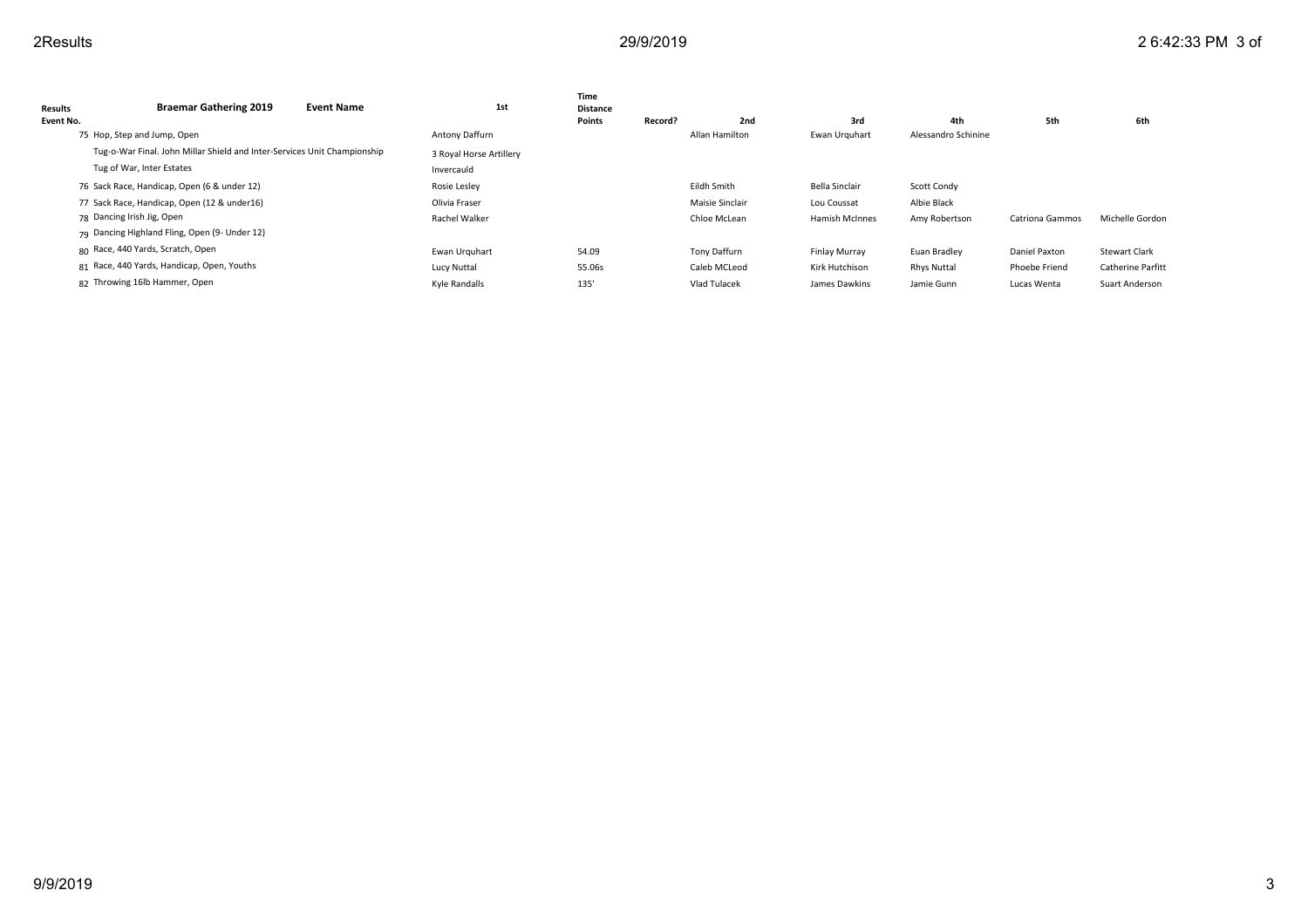|                |    |                                                                   | All             |      |                 | <b>UK</b>       |      |              |  |
|----------------|----|-------------------------------------------------------------------|-----------------|------|-----------------|-----------------|------|--------------|--|
|                |    |                                                                   | <b>Time</b>     |      |                 | <b>Time</b>     |      |              |  |
| <b>Records</b> |    |                                                                   | <b>Distance</b> |      |                 | <b>Distance</b> |      |              |  |
| Event No.      |    | <b>Event Name</b>                                                 | <b>Points</b>   | Year | <b>Name</b>     | <b>Points</b>   | Year | <b>Name</b>  |  |
|                |    | 1 Throwing 16lb Hammer, Local                                     | 127'6"          |      | 1998 G.Martin   |                 |      |              |  |
| 1a             |    | Throwing 16lb Hammer, (Grampian Qualifier)                        | 132'8"          |      | 2012 K Randalls |                 |      |              |  |
|                |    | 9 Throwing 28lb. Weight, Local                                    | 75' 3"          |      | 1996 G Martin   |                 |      |              |  |
| 9a             |    | Throwing 28lb. Weight, (Grampian Qualifier)                       | 76' 5"          |      | 2007 C Sinclair |                 |      |              |  |
|                |    |                                                                   |                 |      |                 |                 |      |              |  |
|                |    | 14 Putting 16lb. Ball, Local                                      | 48' 9"          |      | 1996 G.Martin   |                 |      |              |  |
| 14a            |    | Putting 16lb Ball (Grampian Qualifier)                            | 60'1.5"         |      | 2007 G Johnston |                 |      |              |  |
|                |    | 36 Race, Half-Mile, Scratch, Open                                 | 1min 58.12sec   |      | 1990 T.Ritchie  |                 |      |              |  |
|                |    | 28 Throwing 42lb. Weight over Bar, One Hand, Local                | 17'             |      | 1996 G.Martin   |                 |      |              |  |
|                | 29 | Throwing 42lb. Weight over Bar, One Hand,<br>(Grampian Qualifier) | 18' 3"          |      | 2016 K Randalls |                 |      |              |  |
|                |    |                                                                   |                 |      |                 |                 |      |              |  |
|                |    | 33 Putting 16lb. Stone, Open                                      | 63' 2"          |      | 1973 B.Oldfield | 59' 5.5"        |      | 1981 G.Capes |  |
|                |    | 43 Throwing 28 lb. Weight, Open                                   | 86' 6"          |      | 2011 S Ryder    |                 |      |              |  |
|                |    | 44 Running Long Leap, Open                                        | 23' 2"          |      | 1994 D.Sabnis   |                 |      |              |  |